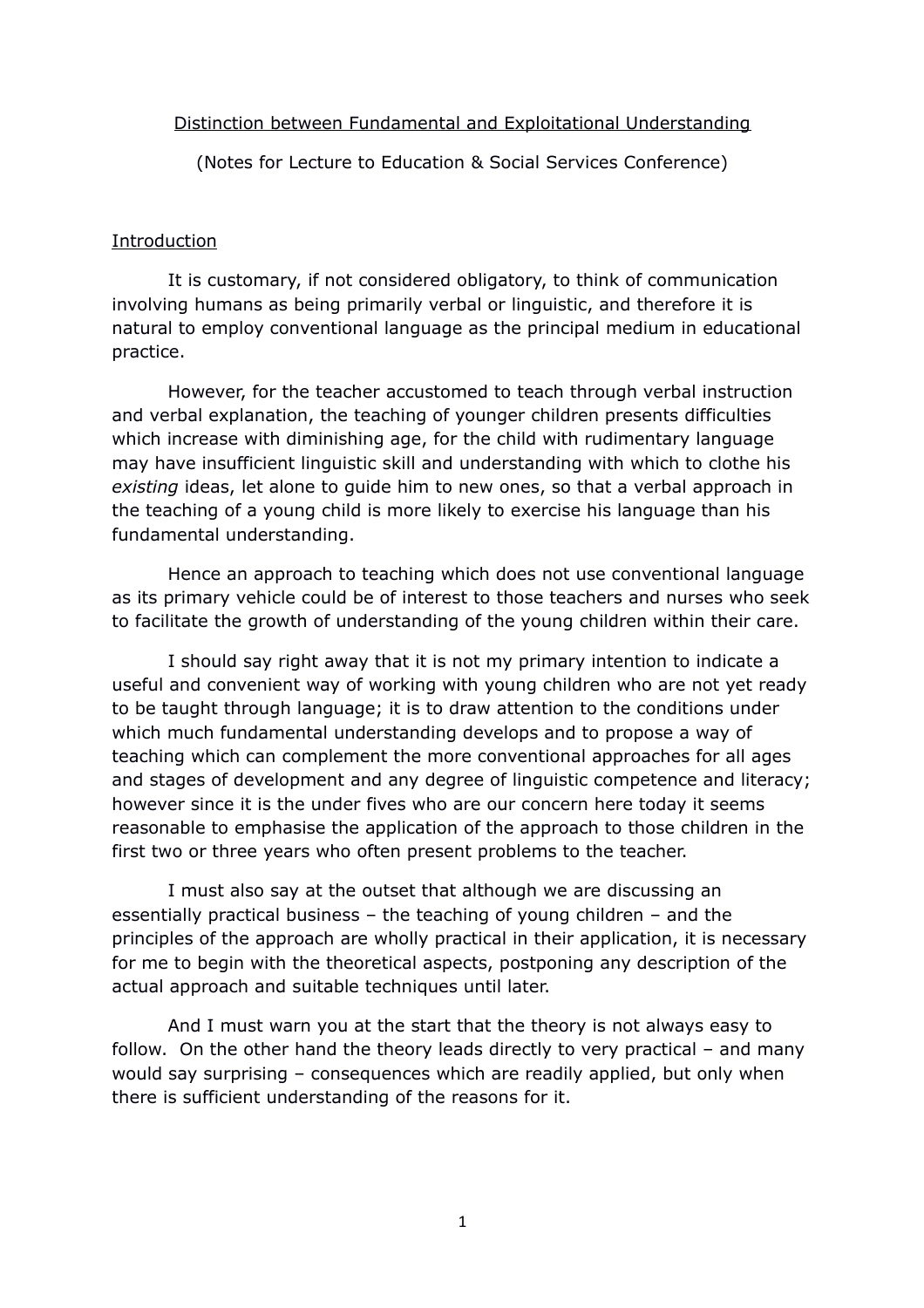Teachers, and by this I mean anyone who is consciously concerned with the welfare of the child, particularly those working with children in the nursery age-range, will soon be aware that what I am advocating is, *from the child's point of view*, already common practice by young children left to their own devices within a stimulating and opportunity-rich environment. The main difference is that under present conditions children are either left to themselves to utilise the materials and opportunities or alternatively are invited to adopt a social attitude towards the teacher, who then labels, discusses or helps to verbally associate the experiences gained. *My* object however is to increase the amount and range of experience-gains *without* creating conditions where the child selects as important those features which interest or please the grown-up, where adult-orientated success and achievement are all-important, and where understanding is equated with verbal capacity. This does not mean however that I do not recognise the importance of language as a means of facilitating the learning of a simple skill or set of rules.

#### Distinction between Fundamental and Exploitational Understanding

In order to pursue this idea I must first attempt to make a distinction between two rather different kinds of understanding. Observation of a baby's or young child's behaviour suggests that he first engages in a variety of particular activities, for the sheer joy of doing so, and from these particular experiences he forms or abstracts a number of more general ideas, notions or concepts which are eventually utilised as the bases of particular skills applied to some useful purpose.

First there are simple particular activities with no immediate purpose other than the pleasures which accompany them, then the organisation of this varied experience into a relatively few common patterns or concepts which, of course, continue indefinitely to develop etc., and finally appear as the 'useful' particular or exploitational skills which tend to attract the attention and interest of adults. Of course these three stages represent only the order of evolution and priority, for in any growing child all the kinds of learning are continuously going on simultaneously.

We can now rather artificially, but very usefully, divide up the young child's learning into what he does to increase his general understanding and what goes to make up his specialised understanding – that is to say into the learning which prepares him for learning more effectively in the future, as opposed to that which makes him more effective in dealing with the expected everyday problems – into his ability, for example, to separate things into classes or sets, as opposed to his ability to know where everything goes and how best and most efficiently to get them put away properly. We see that, using again our sorting example, a child may separate a mixture of things into sets for two quite different reasons. He might separate them in order that they should be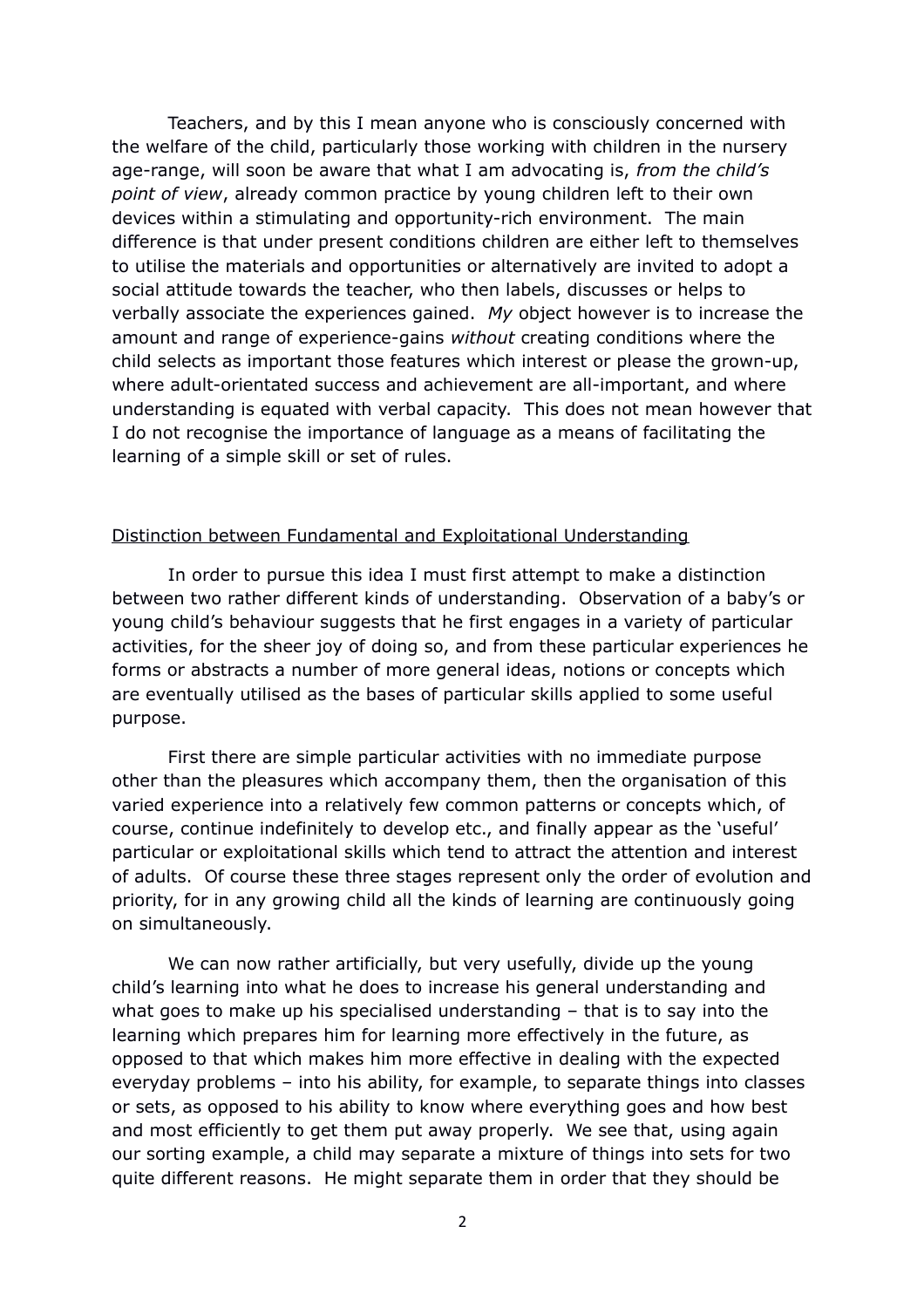separated, when the faster and more smoothly the operation is carried out the more efficient the enterprise. On the other hand he might separate them in order to enjoy the separating (or from the learning point of view in order to learn *during* the separating) when clearly, since the end point (having 'done it') is unimportant, carrying out the activity quickly and with the minimum effort would be likely to minimise both the enjoyment and the learning.

I consider the most fundamental pathway of developing understanding, of increasing capacity for learning how to learn better in the future, to consist of the organisation of experience gained from activities pursued purely for the pleasure which accompanies those activities; where 'usefulness' and 'success' play little part, where there is no right or wrong way of doing things, where the experience is so new that it cannot yet be labelled and fixed by language, and where the opinions of others hold no sway so that social approval or disapproval are irrelevant.

The other pathway of understanding development pursues a parallel course as it branches out from the first (primary) flow of understanding wherever there is a need for the application of a special skill and where there is sufficient groundwork of experience to provide a state of readiness as well as the necessary raw materials in the form of general understanding behaviours.

Thus the understanding may be said to be of two kinds, (1) that which increases the future capacity for learning – the primary - which is very general and not in any way tied to or especially concerned with the very familiar or the expected, and (2) that which is concerned with dealing quickly and effectively with tasks and problems which have already arisen and are likely to recur, or with those situations which our teachers and parents anticipate will be met with subsequently.

Although these kinds of understanding are close relations and the second kind arises from the first, the learning which underlies them is reinforced and motivated quite differently.

All learning must of course derive from particular activities but that comprising the primary or fundamental understanding is concerned with *activity* and not primarily with the outcome or useful effects of that activity. And the reinforcement or reward accompanies *all activity,* familiarity being the main selective influence. Under these conditions all activity is reinforced or rewarded (shall we say by pleasurable sensations), and the more the activity, the more the reward. If we equate effort with the amount of activity and the amount of work done, it follows that the greater the effort the greater the reward, and since intention is guided by (or the outcome of) familiarity, all effort is rewarded. Progress in learning arises from the continual, usually small, discrepancies between what is intended and what actually occurs, which we observe as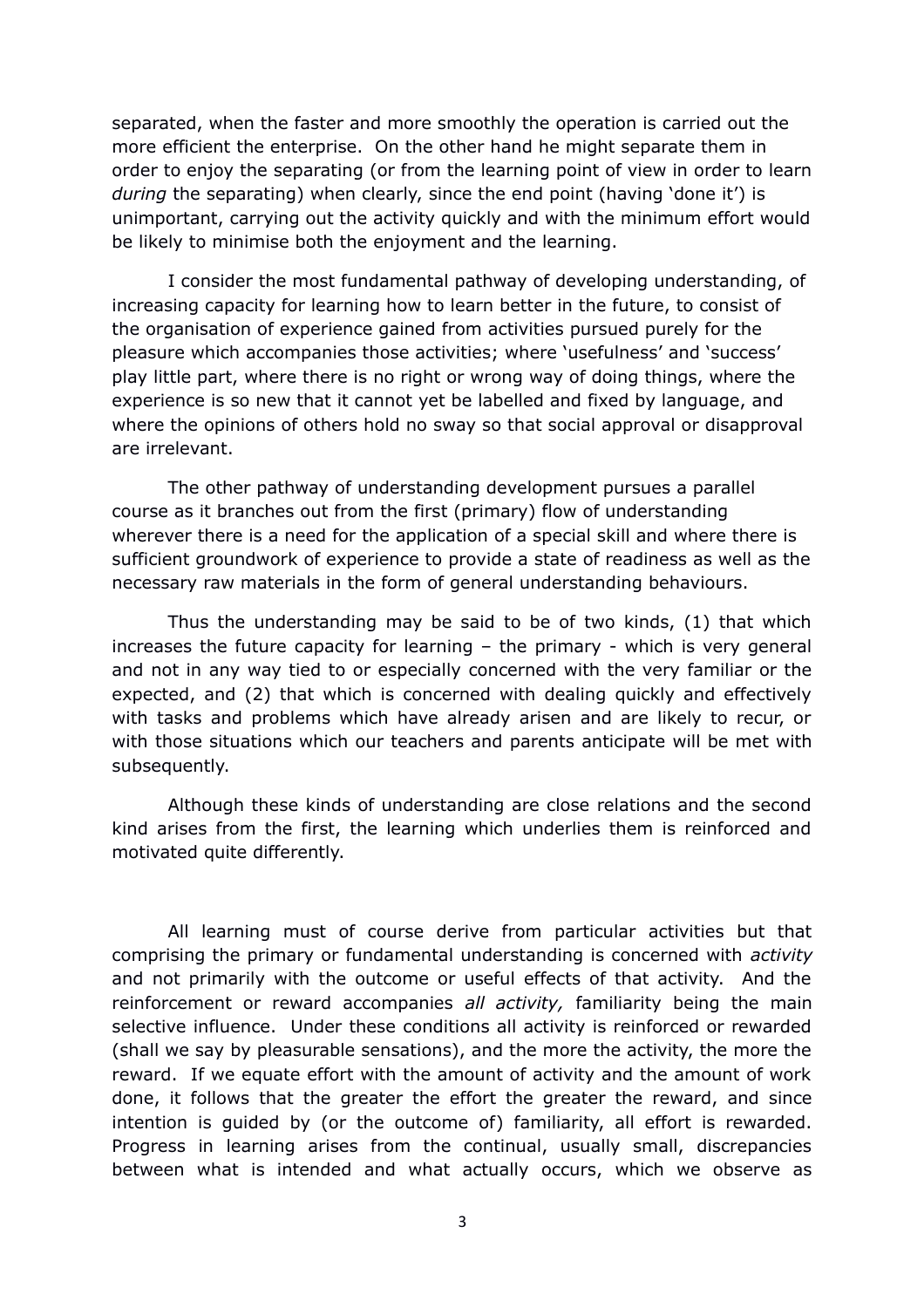*variation* in the activity. New learning takes place on the active edges of the old so that the wider and more finely-divided the earlier understanding the more rapid and more effective the gain in understanding.

It will thus be seen that motivation for this kind of learning is closely tied up with the tendency to expend effort and under ordinary conditions results in a steady exponential or explosive growth in the actual amount of activity generated.

On the other hand particular skills are generally prized for their effectiveness in producing an expected result, in a word, for their usefulness. They are the means by which the general understanding, accruing within the primary or fundamental pathway, is exploited in real life, and for most of us they appear to comprise the really important aspects of understanding. I should say that, so far as I can tell, it is these particular, exploitational or 'useful' skills which are generally considered to be the province of deliberate education.

Particular or useful skills, because their usefulness depends on their being immediately effective, are selectively reinforced from more general actions or responses - those which are effective in producing the desired effect or are recognised by an outside observer to be what is required are reinforced or rewarded, whilst those which are ineffective or are considered by the observer to be wrong are not reinforced. Unlike the other kind of learning, where all actions are reinforced, here we have a situation where a few actions are encouraged at the expense of others, the reward or *reinforcement* is the pleasure taken in the direct effect or in what follows on from the action, and *motivation\** is bound up with a seeking after 'success' or achievement or the pleasing of some second person. Those skills that we class as 'social will be seen to fall into this category.

It follows from this that for the reinforcement of many *particular* kinds of skills it is necessary that there be some clear-cut self-evident moments of achievement or an outside rewarding agent such as another person – incentive then is of the 'promised carrot' type where trying (endeavour) is encouraged by the reward that is anticipated; but there must always remain the possibility of no success and hence no reward – and this is likely to evoke a measure of anxiety.

To motivate the primary or fundamental kind of learning no carrot is necessary (nor indeed possible during the early months); what is required is the child's doing more work and expending more effort, under secure and anxiety-free conditions. The more effort the child makes the greater the likleihood he will work hard in the future.

## CONDITIONS FOR GAINING FUNDAMENTAL EXPERIENCE

As has been intimated the learning which underlies the primary fundamental understanding pathway is self-reinforcing, and self-motivating, it requires no social interest (approving or otherwise) and no 'success' in the eyes of another person, it cannot be mediated through language, and does not involve the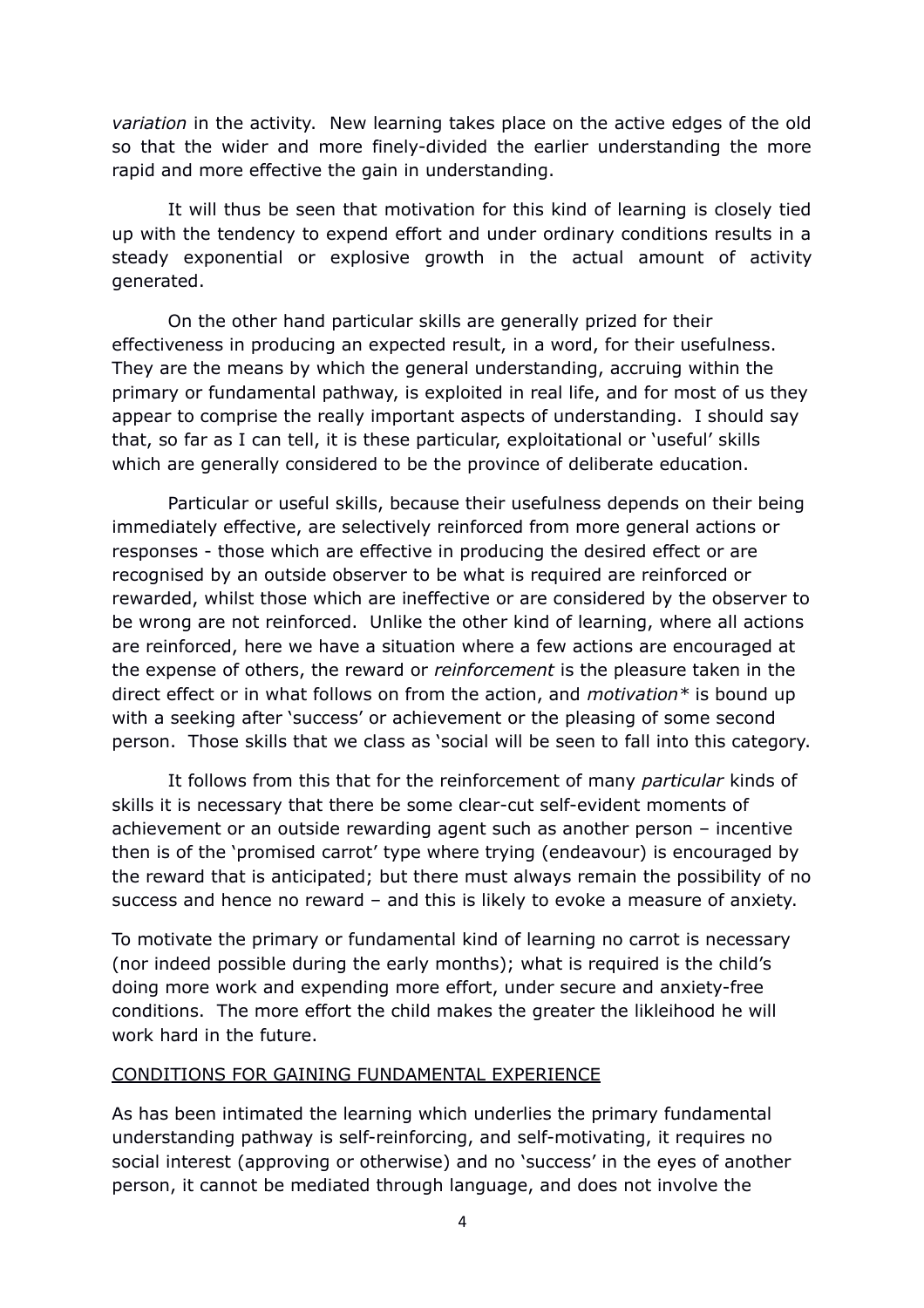notions of rightness or wrongness. Other people play no immediate role in its development other than as objects or as agencies equivalent to the purely physical. It takes place in fact under conditions of actual solitariness or in the presence of others when no overt social interaction is taking place.

These then are the conditions which we shall need to create deliberately when we set out to accelerate the rate of fundamental-type learning.

The distinction between the two kinds of learning and understanding is further pointed up by a consideration of the encouragement of early versus later specialisation in education.

We seem to be obsessed with having children be good at *doing particular things* paying less heed (in this) to their being able to do or to *learn how to do anything and everything*. The more we postpone encouraging the child to specialise, the more time and opportunity we give him to develop his *general ideas* unhampered by the need for them to be immediately applicable. Specialisation implies a reduction, a refinement and a sharpening of a skill to a particular purpose, and too early specialisation can obstruct the recognition of the common basic form of, and therefore the relationship between, outwardly different skills and ideas, and can sometimes lead to a preoccupation with techniques which even impede their intended useful application.

# Concentration of attention on the Primary Fundamental Understanding Pathway

My emphasis on, and all subsequent virtually exclusive reference to, the development of the understanding I have called 'primary fundamental' or 'general' should not of course be taken to mean that I am suggesting that the particular shaping of behaviour to specialised usage, or that the behaviours which derive from interpersonal reactions and lead for example to concern for and attitudes of responsibility toward others, or that the whole range of linguistic skills, are *any* less important. They are simply essential aspects of a different sphere of understanding. One with which I am not concerned at this moment.

My emphasis simply follows from my conviction that:

- (1) the general understanding is the foundation and source of the specialised understanding;
- (2) the specialised, the social and the linguistic tend to hog most of the educator's attention;
- (3) there are areas of education where the social and linguistic approach are just not practicable.[\\*](#page-4-0)

<span id="page-4-0"></span><sup>\*</sup>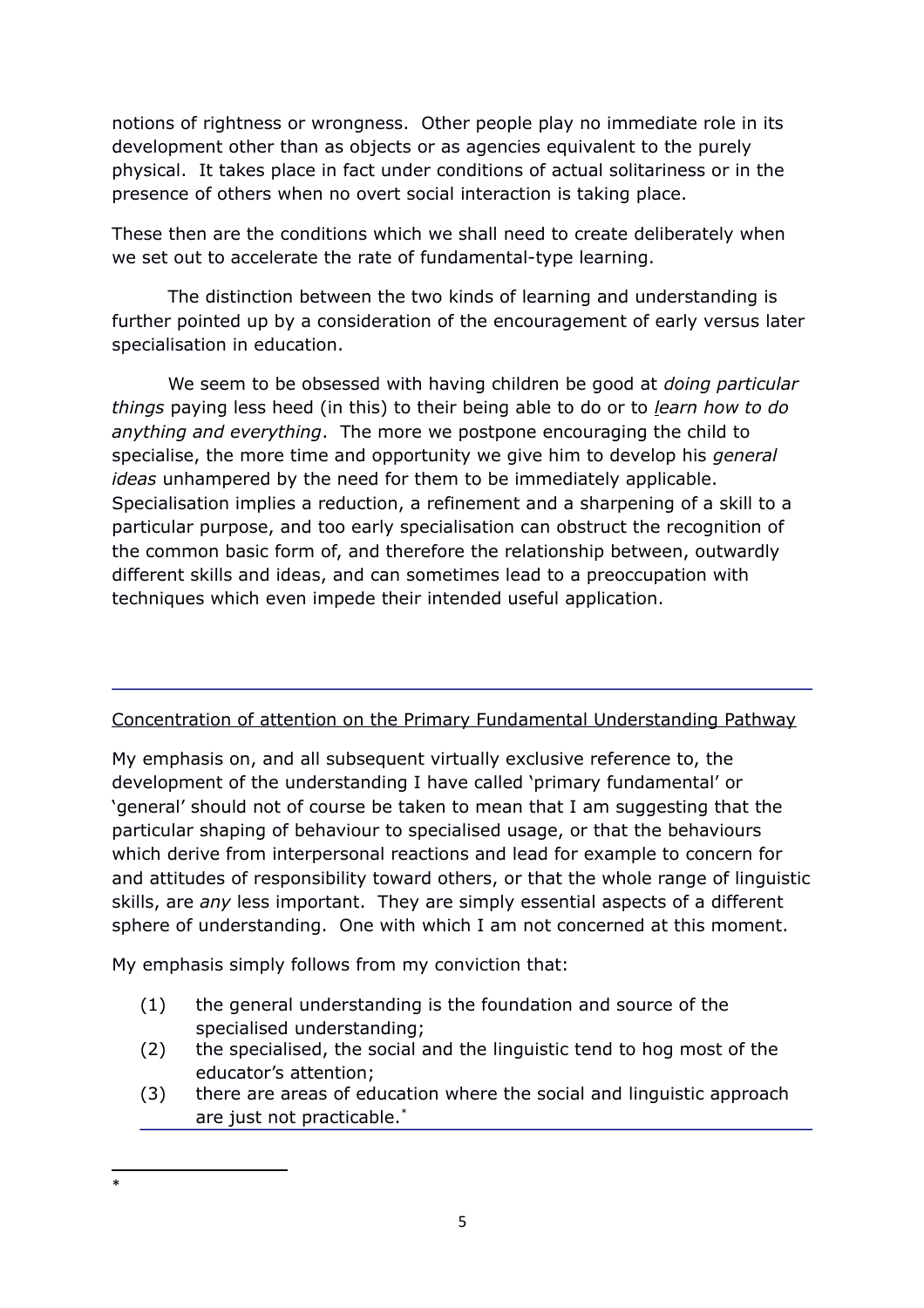# Form of Development of the Primary Fundamental Pathway

Now let me describe very briefly the (general) form of the 'evolution' of fundamental understanding. It will be convenient to impose somewhat artificial 'stages' on the development for purely mnemonic reasons but it must be remembered that the activities and effects of each stage continue to develop in their own right as well as forming a basis for the subsequent stages.

# Body image and space structuring

During the first few weeks the baby's activities look, and in many ways are, virtually random. During this time the main constraints on the form of the movements are the mechanical limitations of his body, the impositions and channelling of movements due to the 'postural reflexes' which form the basis for all future movement patterns, and the baby's endurance, or resistance to fatique.

Under the influence of these essential constraints the bodily movements rapidly increase in total amount; as well as in density in occasional activitivities, they increase in amplitude and vigour, in range and variety.

This period of early movement-increase initiates the gain of movementexperience which leads to the child's understanding of his own bodily possibilities and limitations and reciprocally to an awareness and understanding of the space about him. Increase in the range and variety of a limb movement implies increase in the use of space through and by that limb, and increasing understanding of the movements implies increase in the understanding of the space through which the limb operates.

As a region of space is explored by a limb it comes to overlap the regions of use or 'interest' of other limbs so that 'attention' applied through one limb comes to coincide with that directed through other 'limbs' and so eventually, as a result of the overlap, mutual interference leads to cooperation between limbs, to the focussing of the whole 'attending' through any part of the body (the child may come to choose). This process is often called bodily integration.

The overlap between regions of interest between 'limbs' is first clearly seen perhaps at about 10 weeks and full bodily focussing of attention from about five months.

Of course at six months this focusing of attention which is very obvious shows itself as an all-or-nothing giving of attention to whatever image presents

<sup>\*</sup> In the very young normal children, in children who speak a different language from the teacher, in those with severe language disorder or hearing impairment, in autistic children.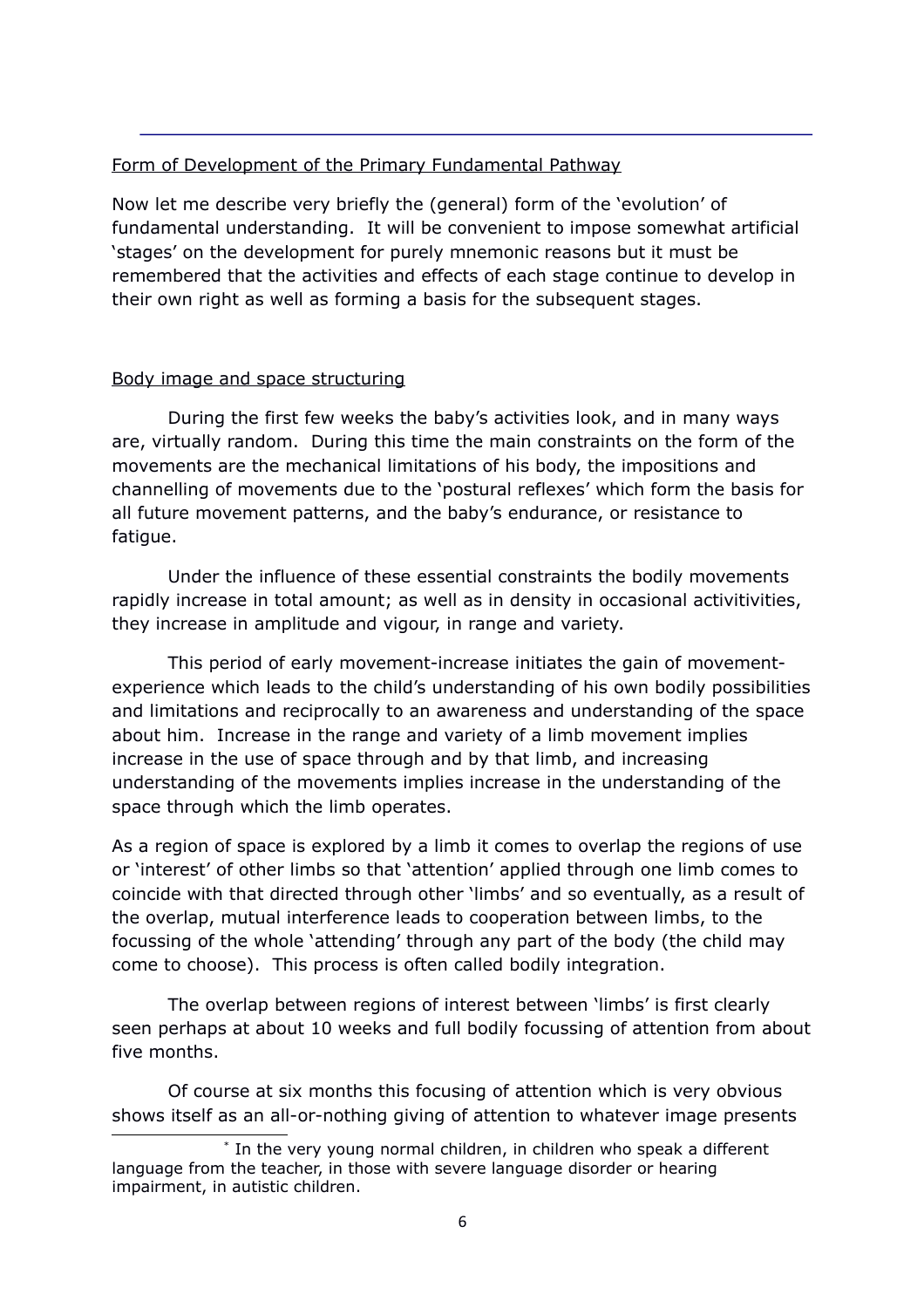itself in a suitably explored region of spatial interest – (region of space relative to the child's body which has been sufficiently well utilised).

### CHOICE, origins of

Further increase in bodily and spatial exploration increases the degree to which the space is understood and so allows gradation in the intensity of attending so that by about 9 months attention can be given and directed less precipitately, attention can be delayed and withdrawn, so making possible a choice between foci of interest.

#### TOOLS, origin of the use of

From this time the child can look about himself fairly freely, decide which of the things to which he has access, he wants; he can select and reject; he can change his mind. From this time too the earlier physical collisions which have resulted from the child's reaching for something new without or before releasing a held object, give way to the deliberate striking of one object against another and to the sustained pressure of a held object against another resisting surface, which leads in due course to the conscious use of tools, for example of a cup and a spoon, *as tools.*

## Inertial memory and continuant behaviours

The child's capacity for prolonging actions or chains or actions implies a growing mental ability towards anticipating the culmination of an action already in train and in due course to his anticipating the realisation of an action and its outcome. This coupled with the ability to make choices between available courses of action enables the child by the early second year to choose between what he can actually see or hear or touch, and what he can remember from previous seeing, hearing or touching. From this time onwards he can move a number of things successively from one place to another, e.g. putting several stones into a bucket, etc.

#### CONTINUANT BEHAVIOURS

Throughout the second year by far the most important general activity leading to experience-gain and increasing understanding is that which consists basically of the action of securing, changing the position, and disposing of objects, or, put in more homely terms: Picking Up – 'Shaking' – Putting Down again. ('Continuant' behaviour)

Sometimes the 'shaking' is reduced to a minimum so that the activity consists of picking-up things from one place to put them somewhere else. Objects of various sizes, forms, densities, appearances, surface properties, and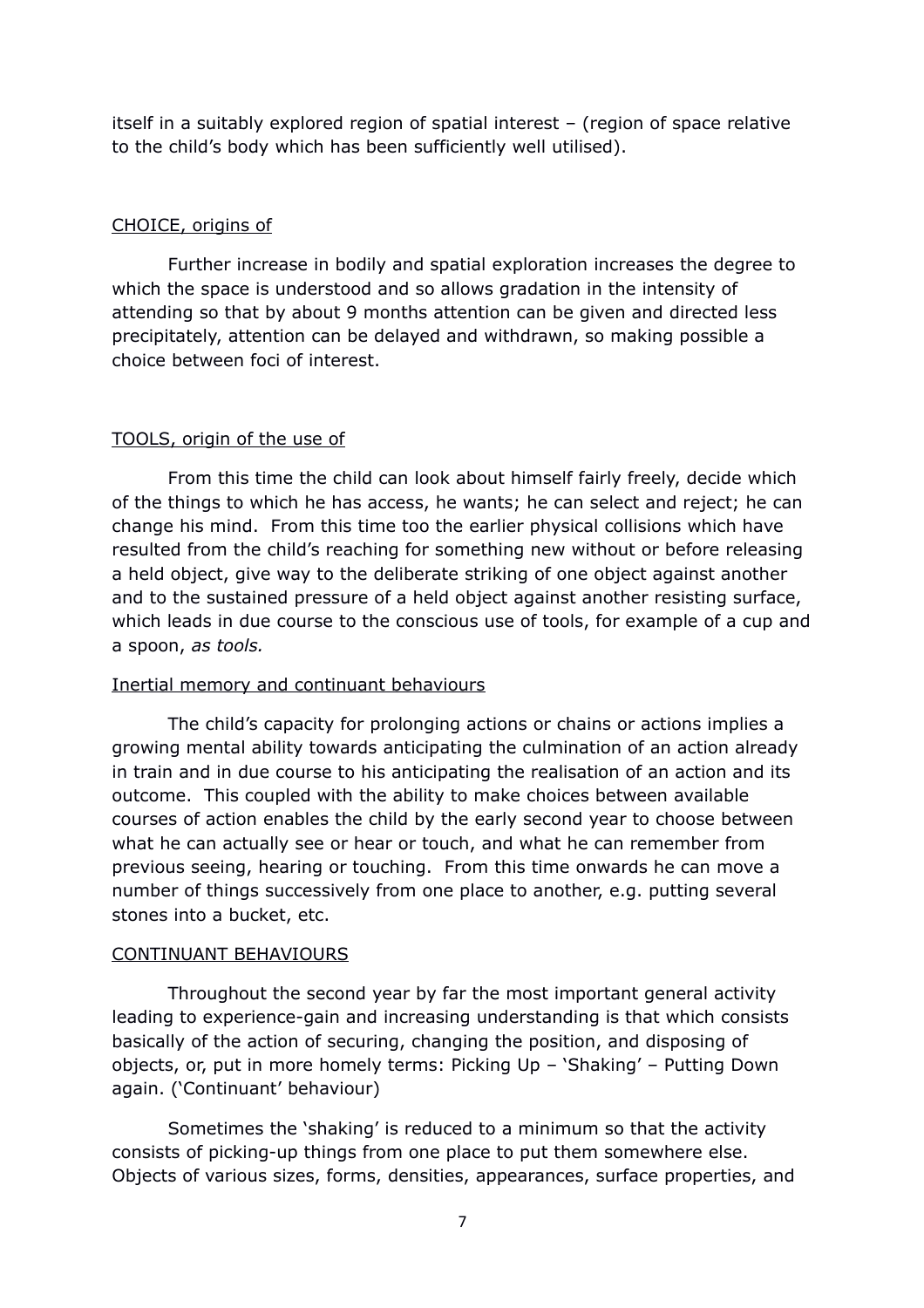sometimes of varying stability of form or integrity, are located relative to the child within the space about him and having been grasped are transferred to other locations (as perceived relative to himself).

On other occasions the actions involving the held object - between securing (getting hold of) and disposal, in shaking, striking, scraping - create noises, draughts, etc. as well as movements and deformations of, and local marks on, the objects and surfaces involved.

In this way the child advances his understanding of his own bodily structures and powers, of the space about him, in the objects and substances within the space and of their movements or behaviours within that space, whether these result from his touching them directly or through the medium of a held object. This latter experience, of course, underlies the later use of tools as markers, shovels, cutters, levers, hammers, spreaders, rakes, etc.

The second year may be seen as a time of enormous basic experience gain. Experience which by the early months of the third year will be beginning to be organised into a number of what I call 'learning-to-learn tools'.

These are *sorting, matching, sequencing, brick-building and drawing;* the learning-to-learn 'tools' which in due course allow the child to *sample* the environment and process the experiences more and more effectively.

## Aims of teaching

If our aim is to stimulate learning of the kind I have called primary fundamental how should we go about this?

We saw that such learning is generally speaking pursued for the pleasure of the practice not for its particular usefulness in performing some specialised function so that the tasks the individual sets himself are usually quite unnecessary so far as (immediate) survival or comfort are concerned.

Furthermore the interest is in the activity rather more than in the things or the materials.

Our immediate teaching objective then is not to teach useful skills but to make it more likely that the child's subsequent spontaneous activity, during which his fundamental learning should continually be taking place, is modified in some general way.

By encouraging little bursts of increased or prolonged or more rhythmic or more connected activities we make it more probable that such changes in behaviour will occur spontaneously during the child's ordinary, all-day-long asocial play activities.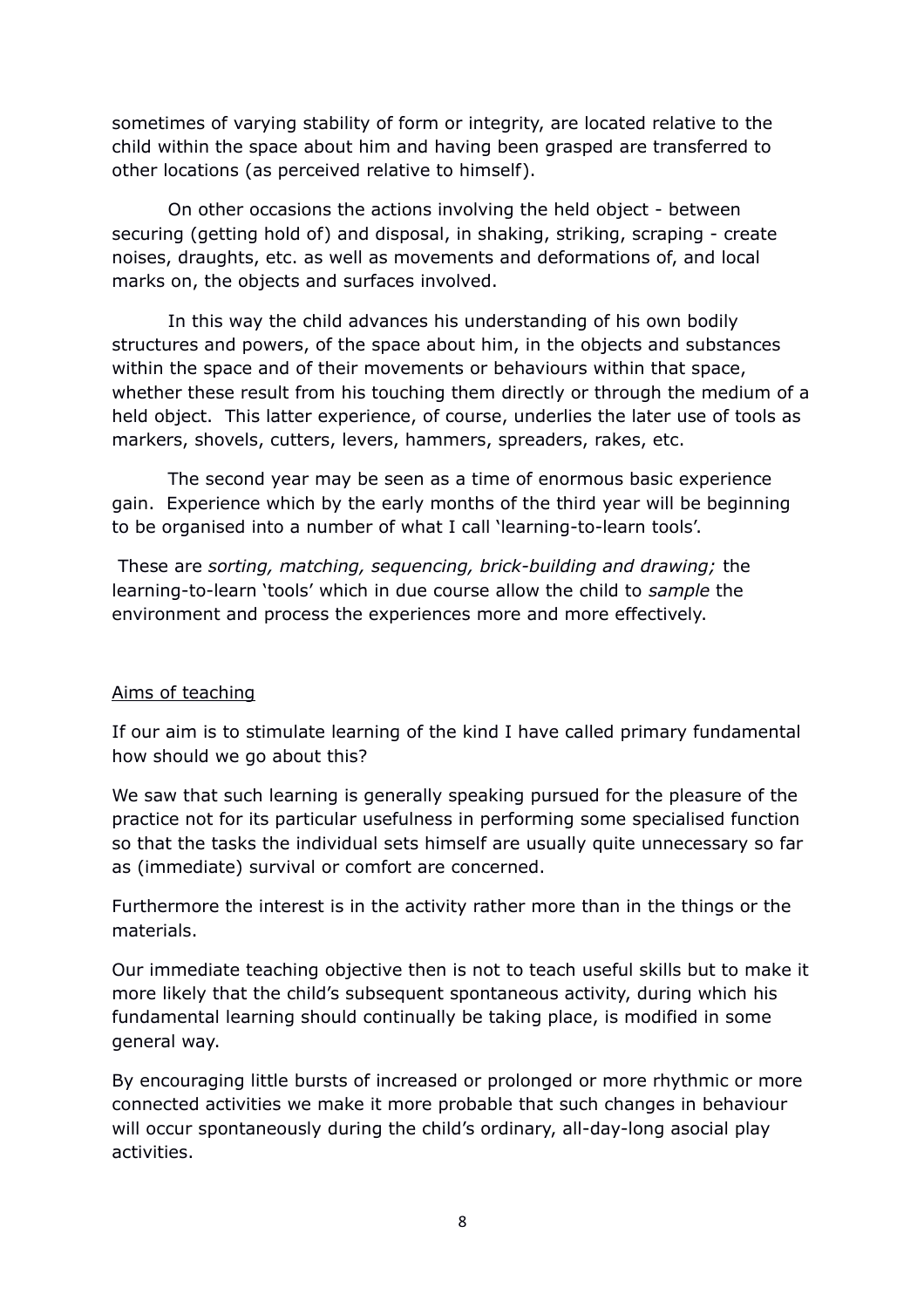### Conditions for teaching

Since *New understanding* derives from the continual organisation of experience And since *Experience gain* results from the *active concentration of attention,* which in the early stages, at least, means the child's attending to his own activity and to the effects of this activity,

And since *activity* and the *focussing of attention* are both functions of the present or previous state of the understanding, which powers and directs all activity in relation to the environment,

it follows that the active use of the present understanding leads inevitably to experience-gain and to changes in the state of the understanding.

And since experience-gain is self-reinforcing and self-motivating it follows -

that educational attempts to encourage the development of (that is to say increase in) fundamental understanding, means arranging an optimal use of the present state of understanding, together with the bodily equipment, in sampling the environmental forces for new experience.

- Since understanding derives from experience which itself derives from activity we need to increase the total amount etc. of activity.
- Since reinforcement and motivation depend on the effort expended our object is to increase the expenditure of both physical and emotional effort.
- Since selection for learning depends on familiarity of experience not on arbitrary rules governed by an outside observer's idea of success we need to guide activities by the use of physical 'constraints' not by approval.
- Since understanding-gain derives from the activities directed toward the environment not from achievement, attainment, completion, pleasing someone else, etc., these achievements, etc., should be postponed and obscured or 'blurred'.
- Since new understanding happens on the edges of the old understanding and therefore requires continual variation in action, the tolerance or range of uncertainty set by the applied constraints should be carefully adjusted so as not to be too narrow, when the form of the activity is too predictable (or stereotyped), nor too wide, when the form of the outcome is insufficiently clear, or insufficiently predictable (or chaotic).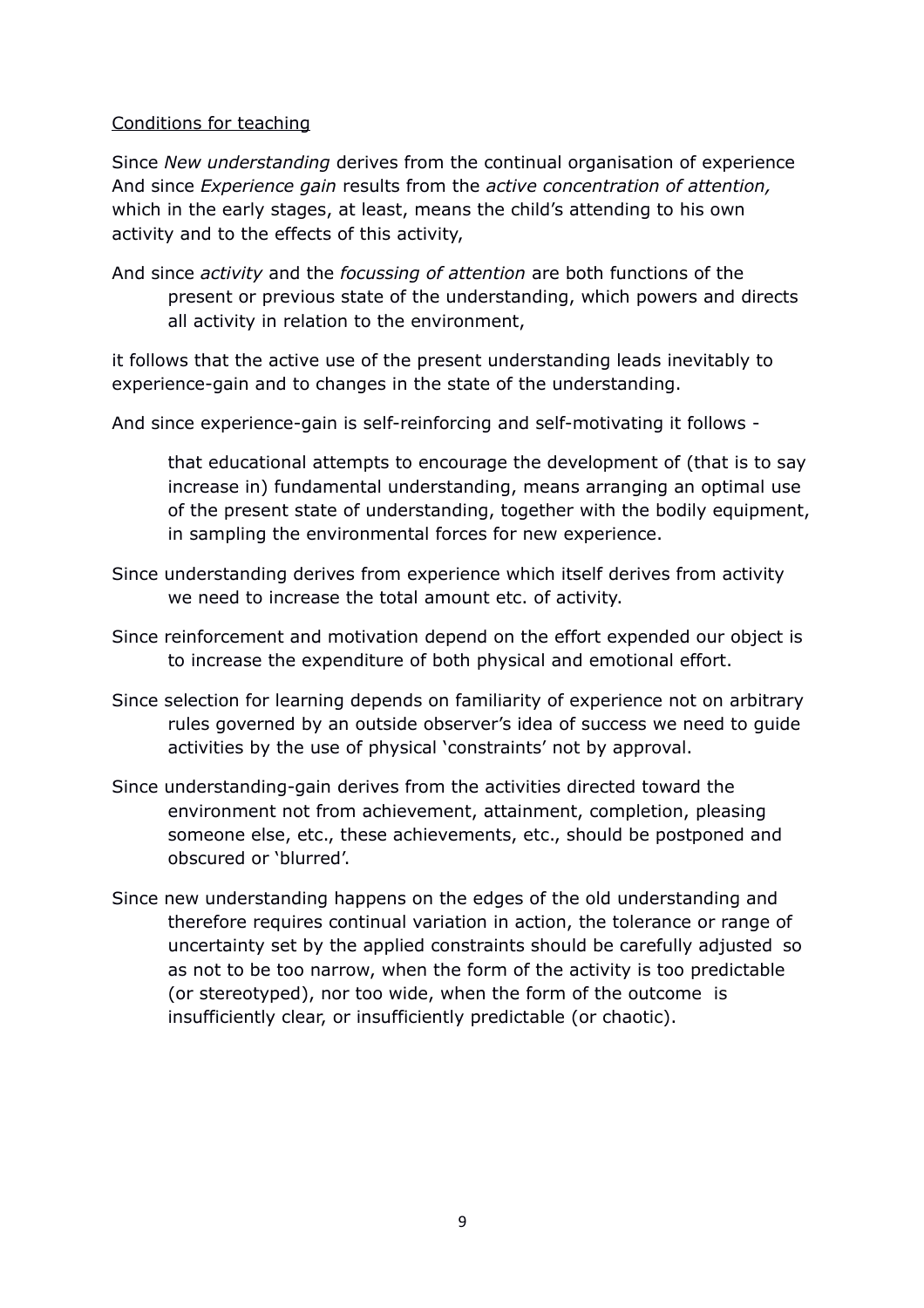#### PRACTICE

We now know more-or-less *what* we need to do and under roughly what conditions we need to do it.

The problem that remains is this:

Fundamental learning takes place under asocial conditions when the child is functionally alone but as soon as we attempt to encourage the child's learning we interrupt these asocial conditions and create the social conditions appropriate to the other kind of learning.

The problem is solved by our behaving towards the child as if we did not consciously recognise his existence – behaving in fact in the way we normally do behave towards others when we are concentrating on something else.

To put this another way:

Since the learning which leads to fundamental understanding occurs under non-social conditions it is non-social or asocial conditions which we need to create for our teaching. Hence the term *asocial approach* which I apply to this kind of teaching:

The teacher shows no overt interest in what the child is doing.

does not respond to the child's social overtures.

uses no explanatory or instructional language.

makes no comment on the rightness or wrongness of the child's actions.

gives no praise.

makes heavy demands on the child's efforts and obedience.

makes low demands on his understanding.

These conditions you will see immediately are at variance with those generally prescribed.

Other conditions which might seem to oppose common-sense but which are based on reason supported by observation are:

- tasks should not be oversimplified and certainly not broken down into steps

- interest is encouraged by prolonged but varied repetition of activities

- the concentration (of attention) of young children increases with time – within reason of course – and most children can be kept working happily at imposed 'tasks' or activities for more than an hour at a time.